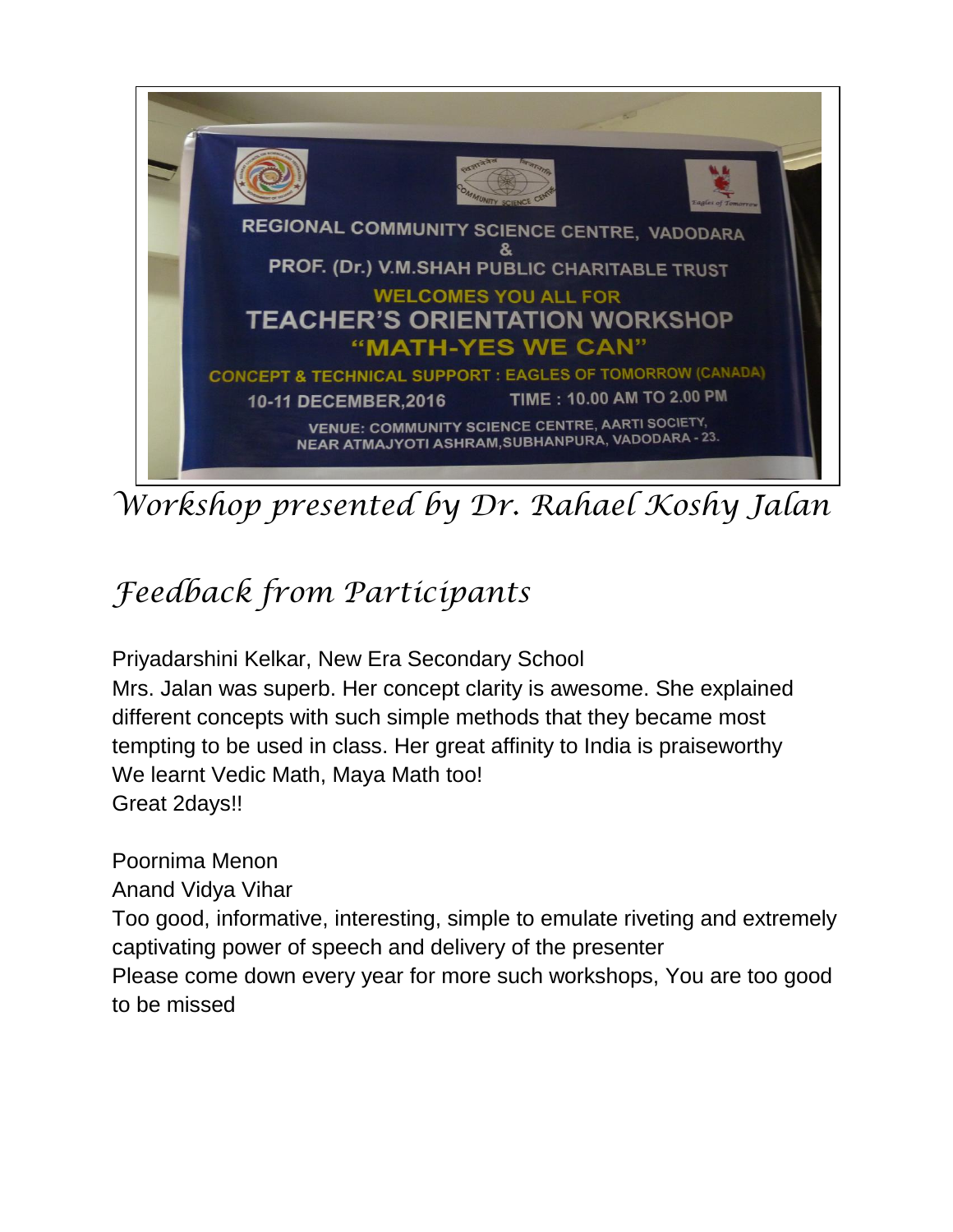Nisha. Mahedivata, Mother's. School Excellent teaching and learning process. Through the soul, her stories have touched my soul. I am deeply touched. God bless you. Many thanks a million times Nisha

Ipa Chatterjee Navrachna University

The interaction was too interesting, Not only were we keen in understanding it, we enjoyed much. Maths can be made the most interesting and interactive subject was so deliberately delivered by Rahael ma'am was very enthusiastic. Immensely thankful to the centre to conduct such a program for maths lovers

## Vikas Yagnik,Navrachna University

Mathematics lover, learner and future teacher so learning and sharing new ideas to make teaching-learning process/method easier, is the main reason behind attend this easier

Linage Arande, New Era Senior Secondary school

Workshop was very interesting. Learnt many new things and how to make my math class more innovative. Impressed me a lot the way she delivered the content. A big thank you

Shaily Dave Anand Vidya Vihar

I really enjoyed this workshop and want to attend more workshop having so easy method to deliver the concepts of maths

## Beena Prashant

Gujarat Public School

Out of 2 days I missed the first day but through the people who attended the first day i came to know that such an interesting and informative session at CSC. So through request I attended the second days' session .Each and every moment of the 4 hour session was a great learning experience. Felt the way madam (the resource person) explained small things in maths. If every maths teacher adopt it can be an interesting subject, there won't be any child fearing about the subject.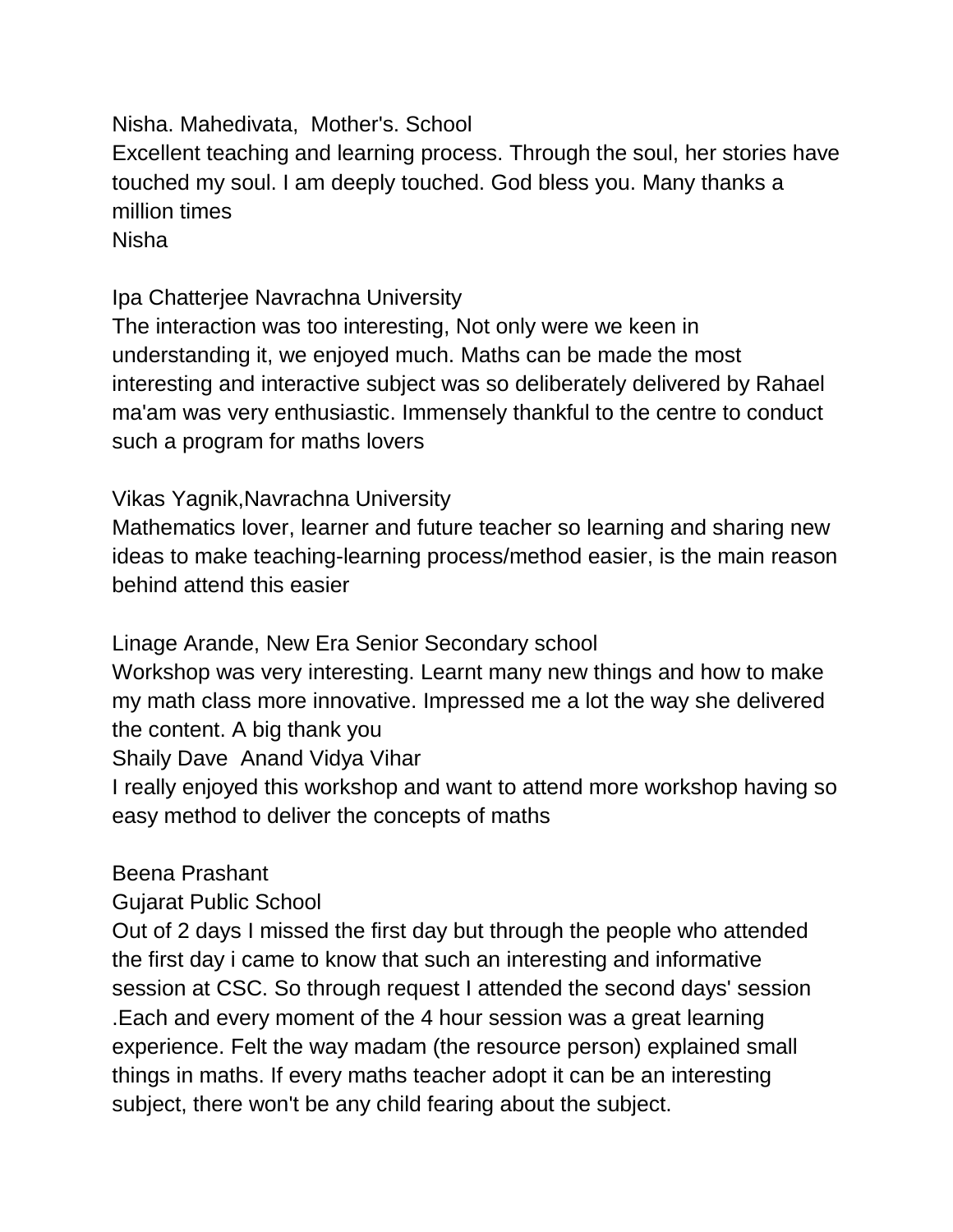Runa Ahmed Navrachna university

This workshop was really worth attending. Being an arithmophobic student I have started to develop liking for the subject. I am able to learn the new things

Workshop was good

Keep 3/4 days workshop in future if possible

Kiran Bala,

New Era Secondary School

The workshop was really very interesting and I learnt how to make maths easy and interesting by connecting it with real life.

Rachna Shirke

Navrachna University

Madam made the session very interesting. The way she explained certain topics made it very easy to understand. The session with her was very interactive and interesting. I also learnt how certain topics can be delivered very effectively in the classroom

Darji Pravinkumar,Alembic Vidyalaya Good teaching I know the new method of maths Vedic maths is very interesting method All standard maths teaching is good and interesting Trigo, Algebra, Arithmetic know and teaching in life

Anjana Chaudhan Alembic Vidyalaya Very nice workshop, explained very well

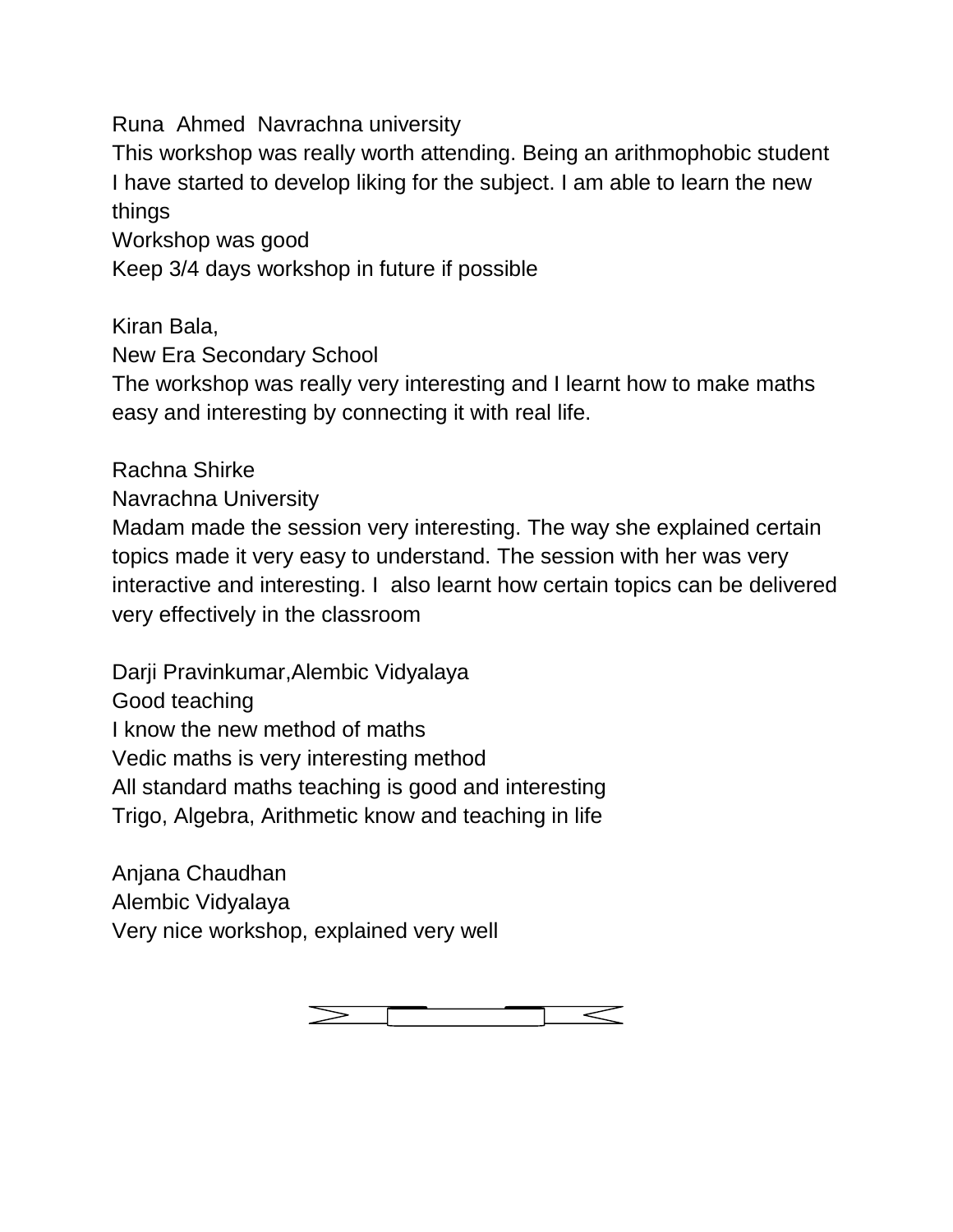

*Dr. Rahael Koshy Jalan with workshop participants at M.S.University, Baroda, India, 20th January 2017* Dear Madam Namaskar....!

On behalf of my Dean and HOD (Prof. R. C. Patel), Faculty of Education and Psychology, The M.S.University of Baroda, I convey heartfelt thanks for delivering an enlightening Extramural lecture for our B.Ed. students. With the feedback, I received from our students - it has been revealed that they were highly satisfied with the topic you have chosen and the way you have made the session interactive and fruitful. You have won the hearts of all our students with your deep knowledge, presentation skills and loving nature. There is not any exaggeration in saying that you have inspired us a lot with your care, concern and committed efforts. In future also whenever you visit Baroda, please continue this type of academic sharing with us. We are developing a Mathematics Lab for our Department, from this year. Hopefully during your next visit you will be able to see our new Mathematics Lab. Do we keep your Resource materials ( The Language of Mathematics : Part - I to VI ) as a part of the Literature section of the said Maths Lab? This will be very much useful to our students for developing their conceptual understanding. Thanks and regards, Satish P. Pathak FEP, MSU